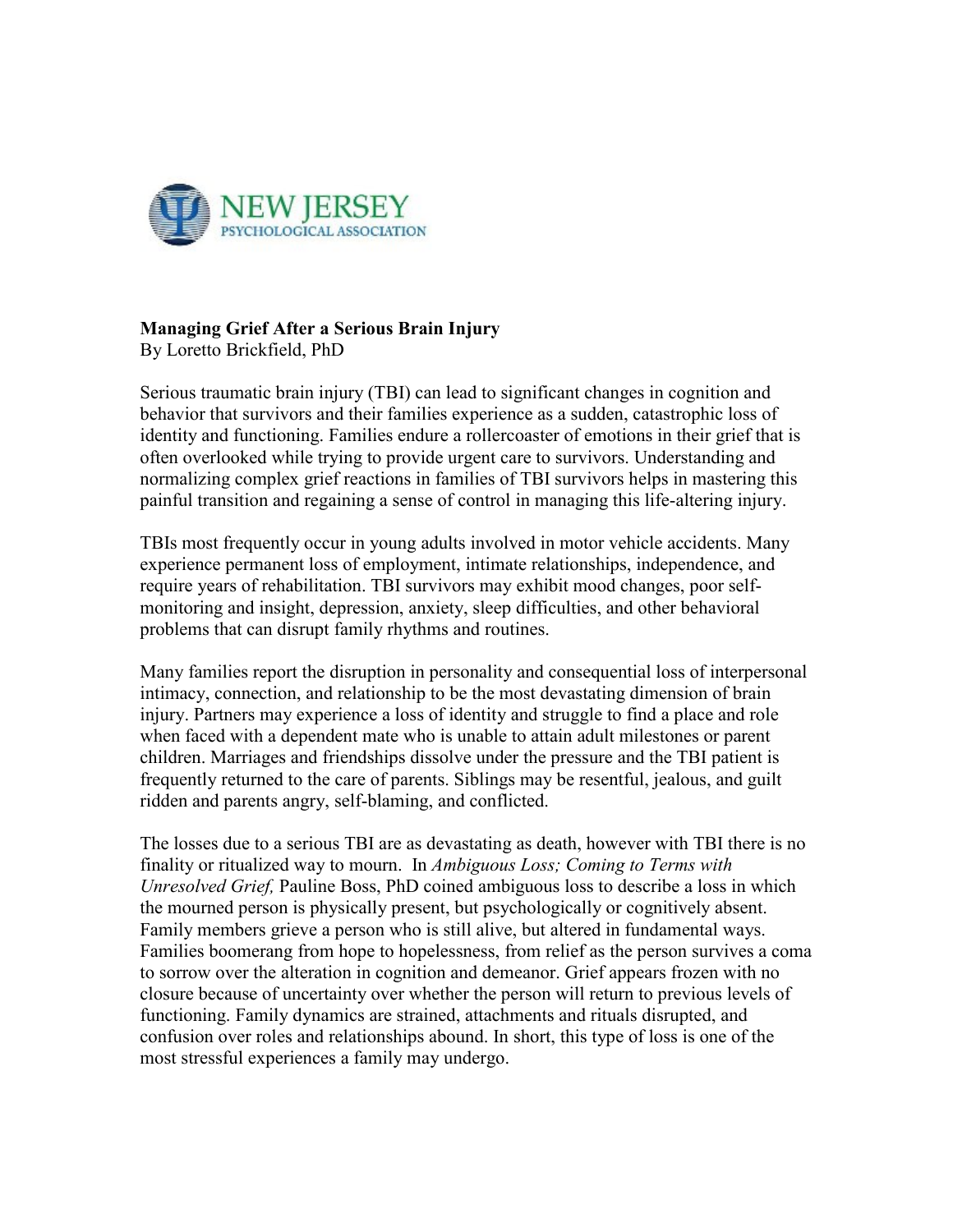Validation of the complexities of grieving is important throughout a long brain injury rehabilitation process and the stress of living with a family member who is simultaneously present and absent. Gaining information to understand the TBI, sort through treatment options, manage daily challenges, and implement behavioral management techniques is helpful for adaptive coping. Reducing disruptive behaviors by using strategies such as decreasing overstimulation, creating checklists and daily structure, and employing psychiatric medications can re-establish a stable home environment.

Over time, families become more affected by the psychological consequences of the injury and experience what may appear to be complicated grief or depression. However, these mood issues are better understood in relation to the TBI, stress of ambiguous loss, changes in relational status, and shattering of family structures rather than through a psychiatric model of individual pathology. Family members may benefit from psychotherapy to process the relational challenges in dealing with a newly dependent adult relative. Naming ambiguous grief can be a powerful intervention to help families understand its impact and move forward. Acknowledging the pain in mourning lost possibilities without getting lost in revelry allows one to embrace the present in all its ambiguity and absurdity. Psychotherapy can bolster inner resiliency and capacity for coping while strengthening tolerance for a less than perfect TBI recovery.

There are many ways beyond psychotherapy for families to rebuild their shared identity, develop a renewed sense of purpose, and regain hope. Support networks within and beyond the traditional family reduce isolation and promote wellness. Families who take advantage of respite opportunities without guilt find renewal and are less likely to burn out by caregiving. Stress management practices such as involvement in a faith community, meditation, exercise, recreational pursuits, hobbies, and resumption of cherished family rituals with modifications to accommodate the disabled family member help restore family balance. By developing creative outlets to deal with the loss, such as art, music, and volunteering, families improve coping, mood, and wellbeing.

Families who successfully address crucial grieving tasks seem to be more adept at sustaining genuine long-term supportive involvement and managing the stressors of caregiving for a TBI survivor. Their work with the brain injury rehabilitation team runs smoother and is more collaborative. They are better able to modify family roles, adapt expectations, and accept imperfect outcomes. Families can re-engage in a world beyond the confines of the rehabilitation setting and find meaningful attachments with the survivor grounded in realistic hope. They may experience a revised sense of purpose, and greater tolerance for the absurdity, frustration, and ambiguity of a brain injury. As a result, the TBI survivor is valued as a different, but vital and important member of the family.

*Loretto Brickfield, PhD* is a licensed psychologist, for over 25 years, who specializes in psychotherapy and consultative services for brain injuries, concussions, strokes, learning disabilities, and other neurological difficulties. She has a private practice in Fairfield, New Jersey and supervises the day treatment program at Rehabilitation Specialists, a community re-entry and residential brain injury rehabilitation center